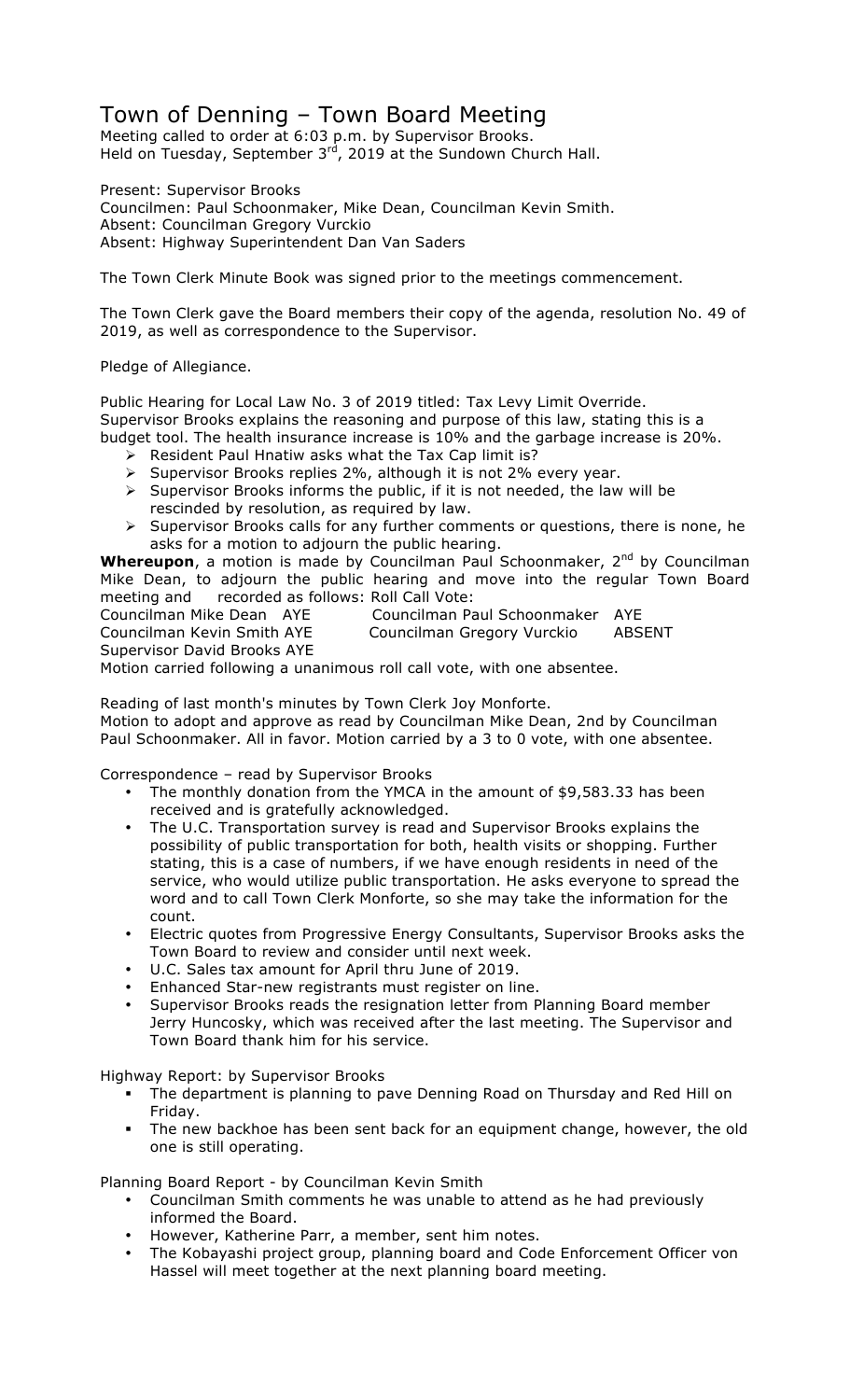• Brief discussion on the Catskill Mtn. Road Race; Supervisor Brooks asks Liaison Councilman Kevin Smith to request Planning Chair Joe Sibiga send them a thank you for their co-operation with signage on our roads.

Resolution No. 49 of 2019 **WHEREAS** General Municipal Law 3c allows an override to the tax levy limit, and

**WHEREAS**, the Town of Denning Town Board has intentions of fulfilling its financial obligations, and

**WHEREAS** the Tax Override Law is a budgetary tool authorized and mandated for use by New York State, And

**WHEREAS** a PUBLIC HEARING was held on Tuesday, September 3<sup>rd</sup>, 2019 regarding Local Law No. 3 of 2019, and

**WHEREAS** any and all interested person(s) were heard,

**NOW THEREFORE BE IT RESOLVED** the Town of Denning Town Board **HEREBY** adopts Local Law No. 3 of 2019 titled: Tax Levy Limit Override. And

**FURTHER BE IT RESOLVED** that if SAID Tax Cap Override is not needed then Local Law No. 3 of 2019 will be **RESCINDED**, by resolution as required by New York State law.

**Whereupon**, the Resolution was put to a vote, recorded as follows:

Motion to adopt and approve by Councilman Kevin Smith,

2<sup>nd</sup> by Councilman Mike Dean. Roll Call Vote:<br>Councilman Mike Dean AYE Councilman

Supervisor David Brooks AYE

Councilman Mike Dean AYE Councilman Paul Schoonmaker AYE Councilman Gregory Vurckio ABSENT

Motion carried following a unanimous roll call vote, with one absentee.

Projects Update: by Supervisor Brooks

- \* The Septic Maintenance District is mostly done. One resident has been added.
- \* He and Chris Yacobucci of Lamont Engineers met with another property owner and he has agreed to the "Enhanced Septic System" and signed the agreement.
- $\cdot$  At the last meeting Mr. Lamont misspoke, the number is 3.2 not 2.3 million. \* Supervisor Brooks remarks he is speaking to banks to discuss investment rates, interest is down to 2.65%.
- \* Councilman Mike Dean suggests putting the funds into different terms. Supervisor Brooks agrees, further saying it will definitely be staggered, as well.
- \* Sundown Stream Project will be submitted to the DEC; no comments have been received by the DEP.
- \* The storage building bid is out and will be opened at a Special Board meeting held on Wednesday, September  $18<sup>th</sup>$ , 2019 at 9 am, Supervisor Brooks does not want to wait until next month due to it being a further delay in construction, weather factors considered.

Supervisor Comments:

 $\div$  Supervisor Brooks asks if the Town Board has reviewed and considered the health insurance renewal plan and cost? He asks if anyone has any questions or comments, there are none. Supervisor Brooks requests a motion of approval.

**Whereupon**, the health insurance renewal is put to a vote for approval and acceptance, and recorded as follows:

Motion to adopt and approve by Councilman Mike Dean, 2<sup>nd</sup> by Councilman Paul Schoonmaker. Roll Call Vote:

Councilman Mike Dean AYE Councilman Paul Schoonmaker AYE

Councilman Paul Schoonmaker AYE<br>Councilman Gregory Vurckio ABSENT

Supervisor David Brooks AYE

Motion carried following a unanimous roll call vote, with one absentee.

- $\div$  The Blue hole is still busy but not crazy.
- $\div$  The Town has installed posts at Buttermilk Falls for signage regarding the Riparian Corridor and permits required.
- \* The Town will hold sexual harassment training soon.
- ◆ Supervisor Brooks inform the Board he has been playing phone tag with planner Alan Sorenson, he has been leaving messages with what needs to be done.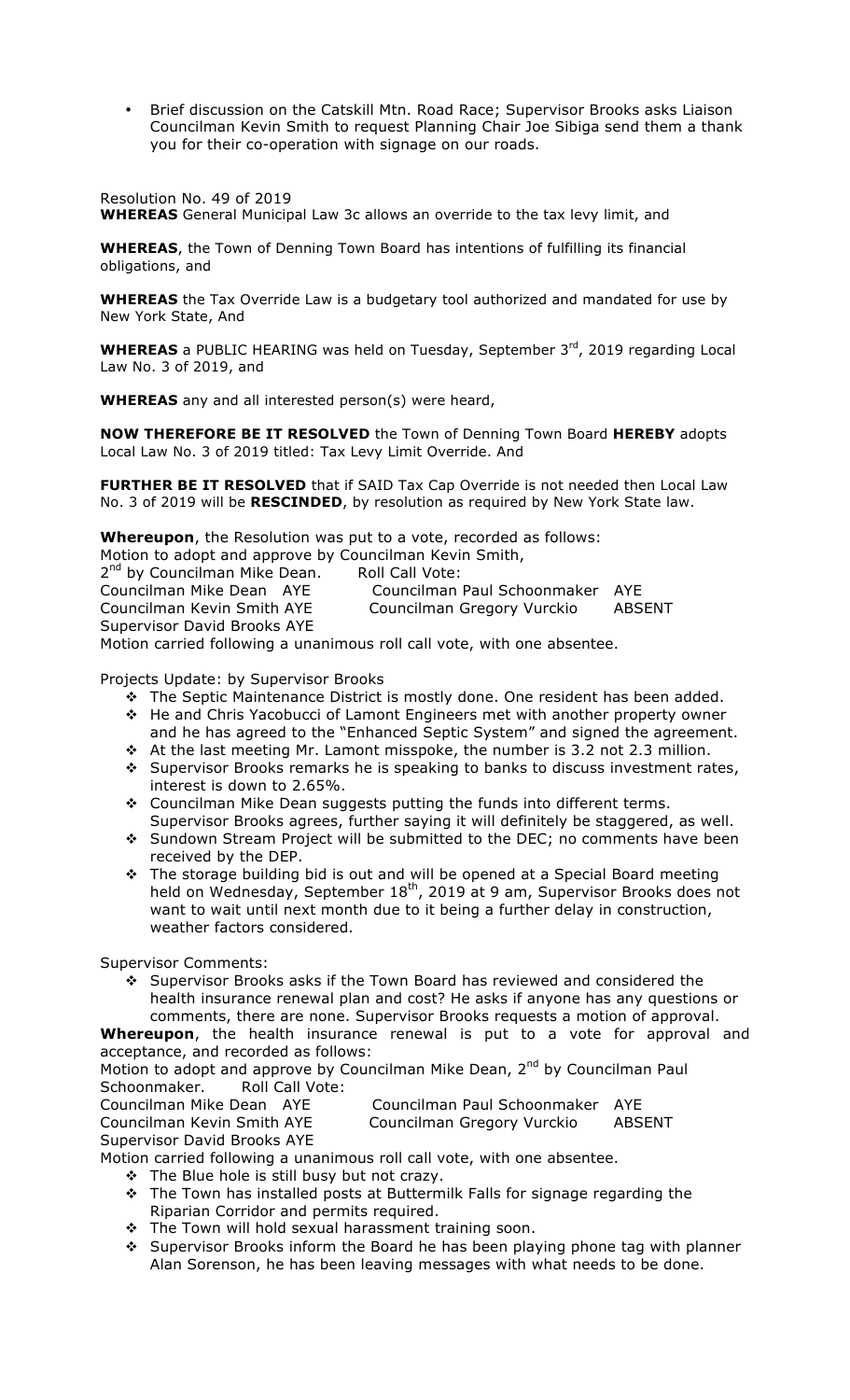Supervisor Brooks calls for Councilmen Comments:

- " Councilman Schoonmaker informs the Board he was unable to attend last weeks' court date; he was undergoing some medial testing. However, he spoke with the Court Clerk who gave him details.
- " Councilman Schoonmaker informs the Board, the Red Hill DEC case, may have his license revoked by the NYSDEC, the ECO would not make a decision in front of the court.
- The case on White House Road was dismissed.
- " At the court session last month, Judge Follender had asked Councilman Schoonmaker if there was another case like this pending in the Town. Judge Follender, also wants the Councilmen to do a property inspection around Town, looking for other violations.

Supervisor Brooks call for Public Comment:

- o Mr. Hnatiw states the issue on White House Road has been on going for fifteen months, he states "we all knew the Judge would sweep this under the rug."
- o Mr. Hnatiw further comments that, CEO Von Hassel is burnt out and knows the Judge will continue to sweep this under the rug.
- o Mr. Hnatiw wants to know what the Town Board is going to do about it.
- $\circ$  Supervisor Brooks replies he doesn't know, he and the Town Board followed the proper protocol.
- o Discussion follows.

Supervisor Brooks call for any further comments or discussion. There is none.

Motion to adjourn 6:47 by Councilman Mike Dean, 2<sup>nd</sup> by Councilman Paul Schoonmaker, All in favor, with one absentee.

Respectfully Submitted by Joy Monforte, RMC, Town Clerk, September 4<sup>th</sup>, 2019

Next Meeting: Tuesday, September 10<sup>th</sup>, 2019 at 6 pm at the Denning Town Hall.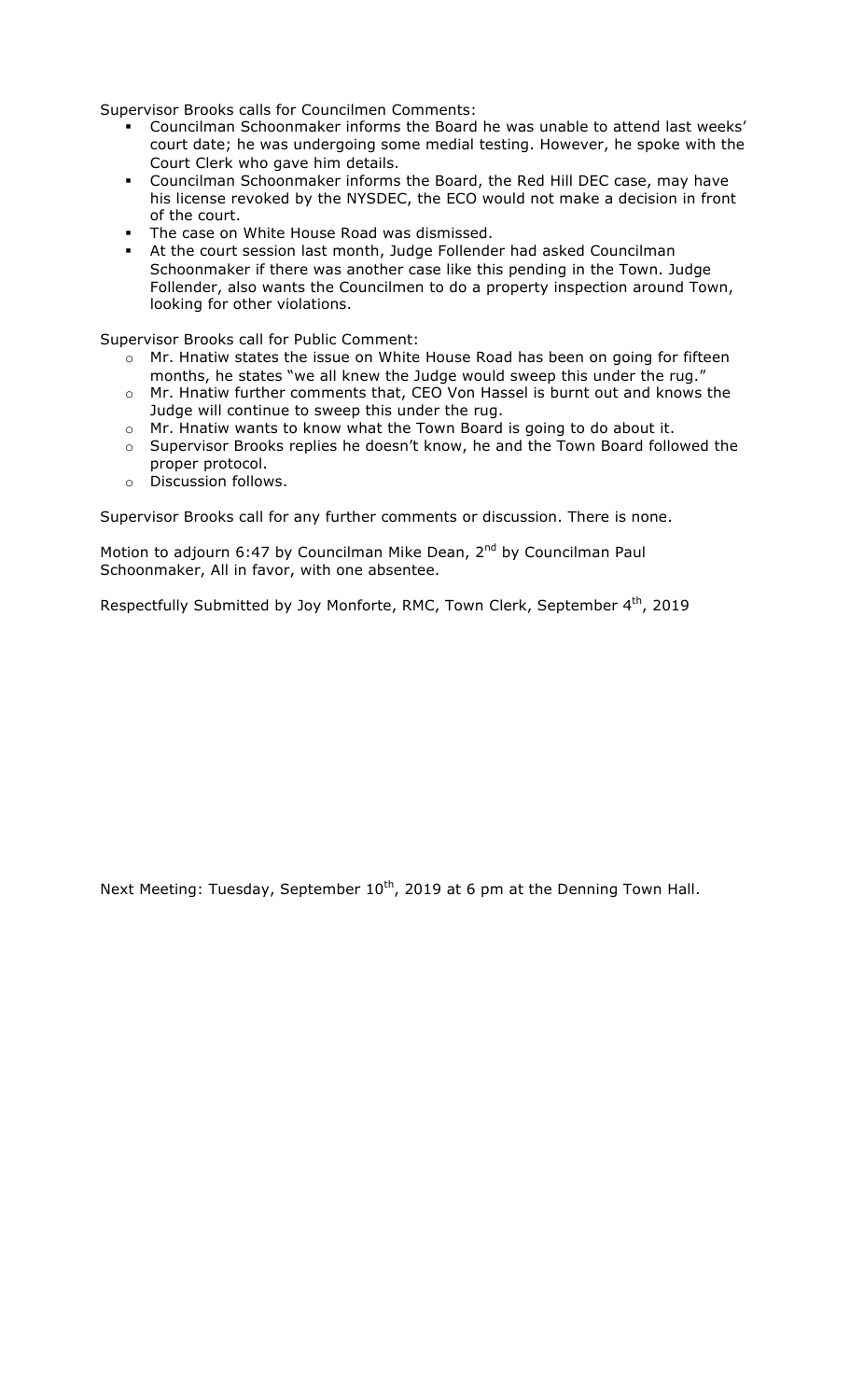## Town of Denning – Town Business Meeting

Meeting held on Tuesday, September  $10^{th}$ , 2019 at the Denning Town Hall. Called to order at 6:00 p.m. by Supervisor David Brooks.

Present: Supervisor David Brooks Councilmen: Mike Dean, Paul Schoonmaker, Kevin Smith and Gregory Vurckio. Highway Superintendent Dan Van Saders.

The Town Clerk Minute Book was signed prior to the start of the meeting.

The Town Clerk gave the Board members their copy of the agenda.

Pledge of Allegiance

Highway Pre Pay Vouchers presented by Hwy Super. Van Saders. (see Warrant #9 Pre-Pay, voucher #27-28) MVP Healthcare Inc. DA9060.8 \$10,221.66 Trust & Agency Account DA9030.8 \$810.37 Whereupon a Motion to approve and pay Highway Pre Paid Vouchers by Councilman Gregory Vurckio, 2nd by Councilman Paul Schoonmaker. Motion carried 4 to 0 vote.

Highway Vouchers presented by Highway Superintendent Dan Van Saders. (see Warrant  $#9$ , voucher  $# 124-132$ ) Advance Professional DA5130.4 \$42.98 Arkel Motors, Inc. A5130.4 \$1,758.38 Callanan Inc. DA5110.4 \$11,411.58. Chemung Corp.DA5110.4 \$3,374.00 Conditional Control Systems DA5130.4 \$1,299.00 Liberty Home & Garden DA5110.4 \$463.90 Shakelton Auto & Truck Center DA5130.4 \$172.41 E. Tetz & Sons, Inc. DA5110.4 \$982.80 Tractor Supply DA5130.4 \$29.98 Whereupon a Motion to approve and pay Highway Fund vouchers by Councilman Paul Schoonmaker, 2<sup>nd</sup> by Councilman Kevin Smith. Motion carried 4 to 0 vote.

Councilman Vurckio asks Hwy. Super. Van Saders what the Bentonite was used for?

Hwy. Super. Van Saders replies for sealing the pipes on Red Hill.

Supervisor Brooks asks Hwy. Super. Van Saders how the paving is going?

o Hwy. Super. Van Saders replies good, although we may only be able to chip seal the hill portion for the winter.

Councilman Vurckio asks if Scott has been able to use the brush mower?

- o Hwy. Super. Van Saders responds yes and he is all done, however, it may need to have the boom cylinder repacked.
- o Discussion follows.

Supervisor Brooks reminds Hwy. Super. Van Saders that he still wants to pave the highway dept. lot.

- $\circ$  Supervisor Brooks remarks, after the paving of the highway department, he will be able to close out one of the grants that are currently in process.
- $\circ$  Discussion opened, including the aid, the pavement would have in cleaner run off, no sediment.
- o The DEP was at the highway barn after a heavy rain.
- $\circ$  Supervisor Brooks remarks, after paving, the Town would be eligible for Storm Water Run off Funds.

Hwy. Super. Van Saders would like to have outlets in the barn changed.

 $\circ$  The Town Board authorizes the expenditure, using an outside electrical vendor, for safety and insurance reasons.

Councilman Vurckio inquires as to the status of the new backhoe?

o Hwy. Super. Van Saders responds they called yesterday and said the part should be in tomorrow.

Hwy. Super. Van Saders leaves as his portion of the meeting has concluded.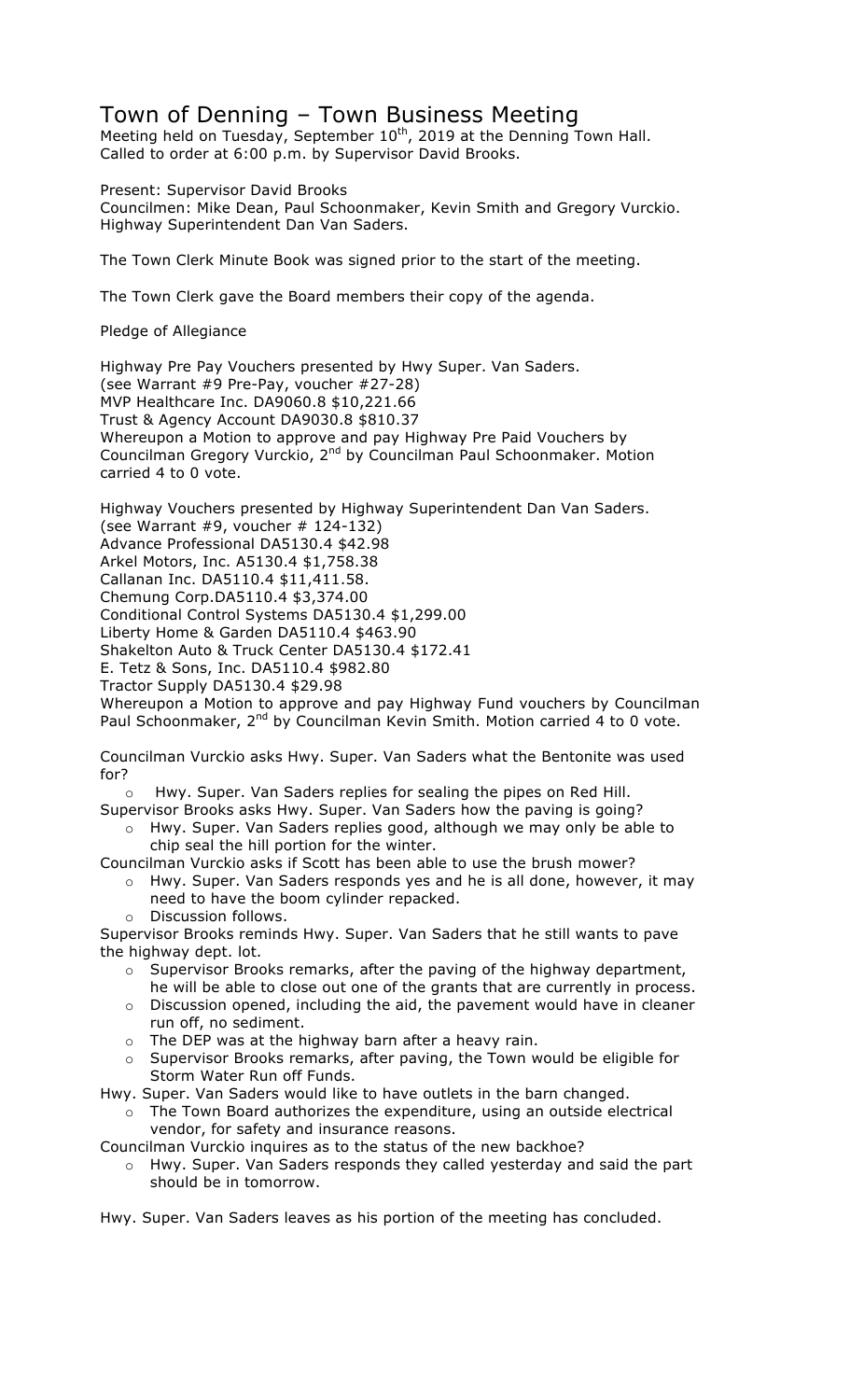General Pre Pay Vouchers presented by Supervisor Brooks. (see Warrant #9PP, voucher #64-68) Central Hudson A1620.4 \$241.87, A5132.4 \$324.09, A8160.4 \$38.17 MVP Health Care Inc. DA9060.8 \$7,306.20. TWC A1620.4 \$204.51. Trust & Agency Acct. DA9030.8 \$713.52 Whereupon a Motion to approve and pay General Fund Pre Pay vouchers by Councilman Mike Dean, 2<sup>nd</sup> by Councilman Paul Schoonmaker, All in favor.

General Vouchers, presented by Supervisor Brooks. (see Warrant  $#9$ , vouchers  $#138-145$ ) Central Hudson A5182.4 \$283.25. Carl Landon A1460.4 \$217.92 MVP A9060.8 \$71.50 Office of the State Comptroller A690 \$1,410.00 Mike Pries, Inc. A1910.4 \$332.20 UCRRA A8160.4 \$1564.00, \$2,397.40 Wapner, Koplovitz & Futerfas A1420.4 \$45.00 Whereupon a Motion to approve and pay General Fund vouchers by Councilman Kevin Smith,  $2^{nd}$  by Councilman Mike Dean. Motion carried.

Supervisor Comments and Councilman Comments:

- Supervisor Brooks informs the Board he has been playing phone tag with Bill Rudge from the DEC, regarding the fire tower issues.
- The Town has received two calls from residents on Coons/ Dinch Roads complaining how rough the road has gotten.
- He has been informed that on Saturday alone, there were 143 visitors, with 30 to 40 who arrived before the volunteers and did not sign in.
- Among the complaints, the porta a potty has not been emptied and is full, Supervisor Brooks has informed the DEC it must be emptied weekly.
- Visitors parked, all along the roadway, up to Rudolph Road.
- Discussion opened on plowing Coons/Dinch Road and the back side of Red Hill Road, discussion includes: traffic, and use of the road, plowing with pickups - not the larger trucks, seasonal designation and improvements. As well as, motor paving.
- Following this discussion, the Town Board decides it will make improvements to the back side of Red Hill Road, beginning next year.
- Discussion opened on the cracks in pavement on some roadways, and the sealing process with hot tar.
- Councilman Schoonmaker opens a discussion on chip sealing roads.
- Councilman Vurckio offers a suggestion of hiring an outside vendor to do the road crack sealing.
- Councilman Dean agrees.
- Joint discussion on general topics follows.

Supervisor Brooks call for any further comments or discussion. There is none.

Motion to adjourn at 7:38 by Councilman Mike Dean,  $2^{nd}$  by Councilman Gregory Vurckio. All in favor. Motion carried by a 4 to 0 roll call vote.

Respectfully Submitted by Joy Monforte, RMC, Town Clerk, Sept.  $11<sup>th</sup>$ , 2019.

Next Meeting: Special meeting to open storage building bids at 9 am on Wednesday, September 18<sup>th</sup>, 2019 at the Denning Town Hall.

Next Town Board meeting: Tuesday, October  $1<sup>st</sup>$ , 2019 at 6 pm at the Sundown Church Hall.